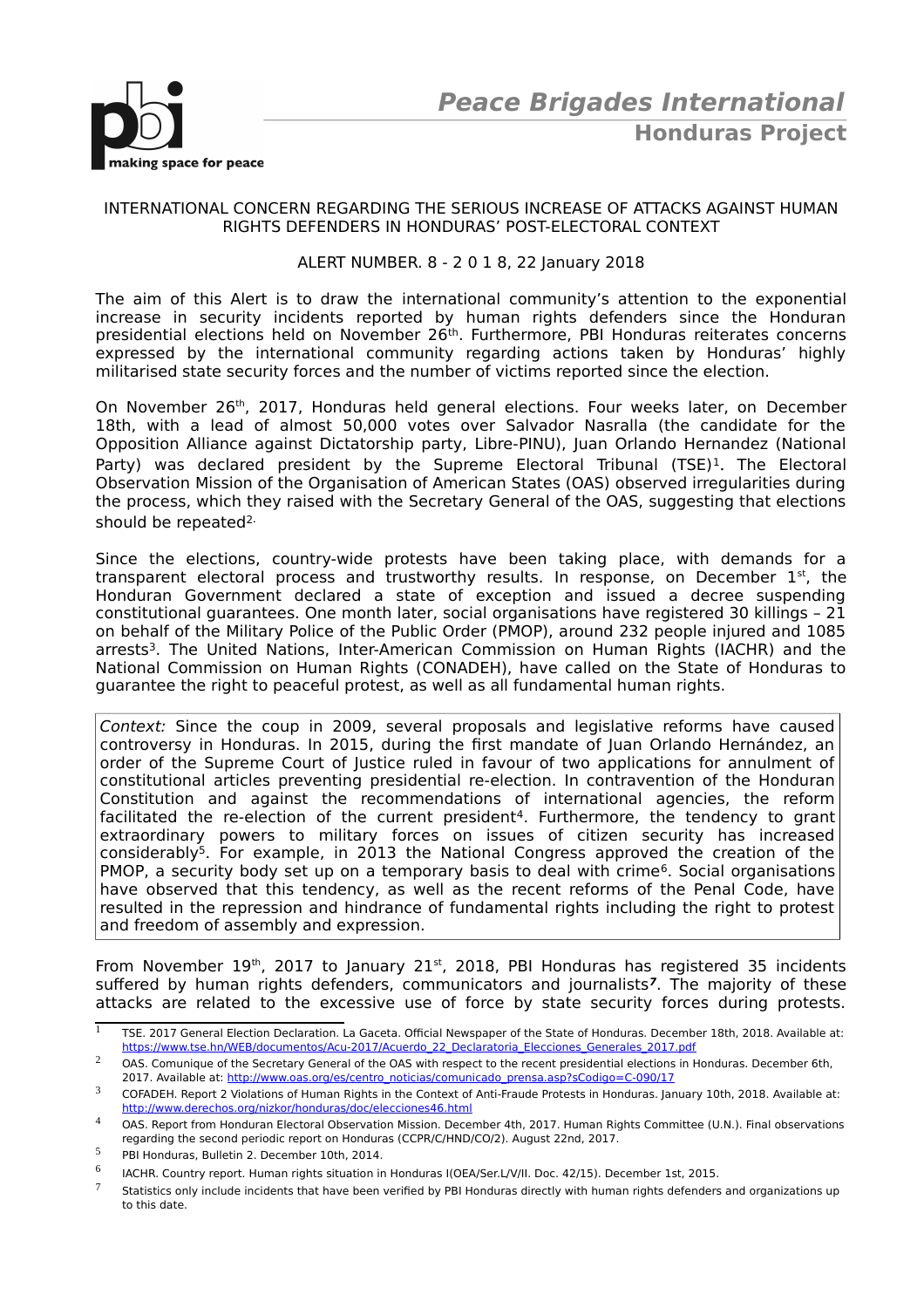Another frequent form of attack has been raids on both private homes and the offices of organisations. Civil society organisations have also reported the use of smear campaigns against them, as well as a lack of response by the National Protection System (SNP)<sup>[8](#page-1-0)</sup>. The majority of incidents reported relate to people or organisations who receive protective measures from the SNP or who are beneficiaries of precautionary measures from the IACHR.

- On November 30th, during a protest, **Kevhin Ramos (ASOPODEHU)** and **Henry Rodríguez**, from **ACI-Participa,** were pushed and received death threats from members of the National Police.
- On December 2<sup>nd</sup>, members of the PMOP approached the house of **Sandra Zambrano** during a protest, shooting their firearms. Sandra Zambrano is a lawyer from the Asociación Para Una Vida Mejor **(APUMIVEH)**, in Comayaguela, Francisco Morazán.
- On December  $2^{nd}$ , members of the army, accompanied by private guards, violently evicted the community of Panamá, Bajo Aguán, Colón, who are organised as the Refundación Gregorio Chávez Campesino Movement **(MCRGC)**.
- On December 2nd, the home of **Jaime Cabrera** was filled with tear gas. Jaime Cabrera is coordinator of the **Plataforma Agraria del Bajo Aguán** and spokesperson of **MCRGC**, in the community of Panamá, Bajo Aguán, Colón.
- On December 3rd and 4th, the **Asociacion LGTB Arcoiris** reported two break-in attempts on their offices in Tegucigalpa.
- On December 7<sup>th</sup>, members of the Movimiento Amplio por la Dignidad y la Justicia **(MADJ)** reported raids on houses in San Juan Pueblo and in Leán, Atlántida, undertaken by state security forces.
- On December 8<sup>th</sup>, members of the PMOP, COBRA Special Forces and National Police entered a training centre and **MADJ** meetings in San Juan Pueblo, Atlántida, supposedly in search of the general coordinator, **Martín Fernández**.
- On December 7<sup>th</sup>, members of the Consejo Cívico de Organizaciones Populares e Indígenas de Honduras **(COPINH)** were injured by the First Battalion of Engineers of Siguatepeque during protests and roadblocks in Jesús de Otoro, Comayagua.
- On December  $11<sup>th</sup>$ , unidentified individuals vandalised the transmission antenna of **Radio Progreso** on Cantagallo Hill in Tegucigalpa.
- On December 15<sup>th</sup>, National Police and members of the First Battalion of Engineers forcefully evicted a roadblock from Jesús de Otoro to Siguatepeque, Intibucá. Coordinators of **COPINH** were hurt.
- On December 18<sup>th</sup>, agents of the PMOP and COBRA and TIGRE Special Forces repressed peaceful protesters at the main entrance to the community of Sambo Creek, Atlántida. A member of the Organización Fraternal Negra Hondureña **(OFRANEH)**, **Bryan Lopez**, was shot through both his legs.
- On December 19th, the human rights defender **Diego Daniel Aguilar**, from **MADJ**, was shot, handcuffed and threatened with weapons as he was observing the forceful eviction of a roadblock by the National Police, and COBRA and TIGRE Special Forces, PMOP, and the army in San Juan Pueblo, Atlántida.
- On December 20<sup>th</sup>, Luis Enrique García, a member of OFRANEH and community leader of Sambo Creek, suffered an attempt on his life when unknown individuals shot him in the vicinity of the Cuyamel river.
- At the end of December, soldiers tried on several occasions to raid the home of **Nahun Lalin**, from the Sambo Creek community and an **OFRANEH** board member. Nahun Lalin has had to flee the country.
- On January 1st, **Wilmer Paredes**, member of **MADJ,** was killed in San Juan Pueblo, Atlántida.
- **•** On January 1st, Ismael Moreno Corto (Padre Melo), director of Radio Progreso and the Equipo de Reflexión y Comunicación **(ERIC),** reported a smear campaign against him. Leaflets disseminated in several localities claim that Padre Melo and others are responsible for violence during recent protests.
- At the beginning of January, the journalist **Dina Meza** reported being followed and surveilled by unknown men in Tegucigalpa.

<span id="page-1-0"></span>Coalition Against Impunity. We energetically condemn attacks and defamation campaigns against defenders and social leaders in the post-electoral context. December 17th, 2018. Available at: [https://drive.google.com/file/d/1QHJYi937JrF-ck-](https://drive.google.com/file/d/1QHJYi937JrF-ck-1gIbMGn57_5K5P8Py/view)[1gIbMGn57\\_5K5P8Py/view](https://drive.google.com/file/d/1QHJYi937JrF-ck-1gIbMGn57_5K5P8Py/view)